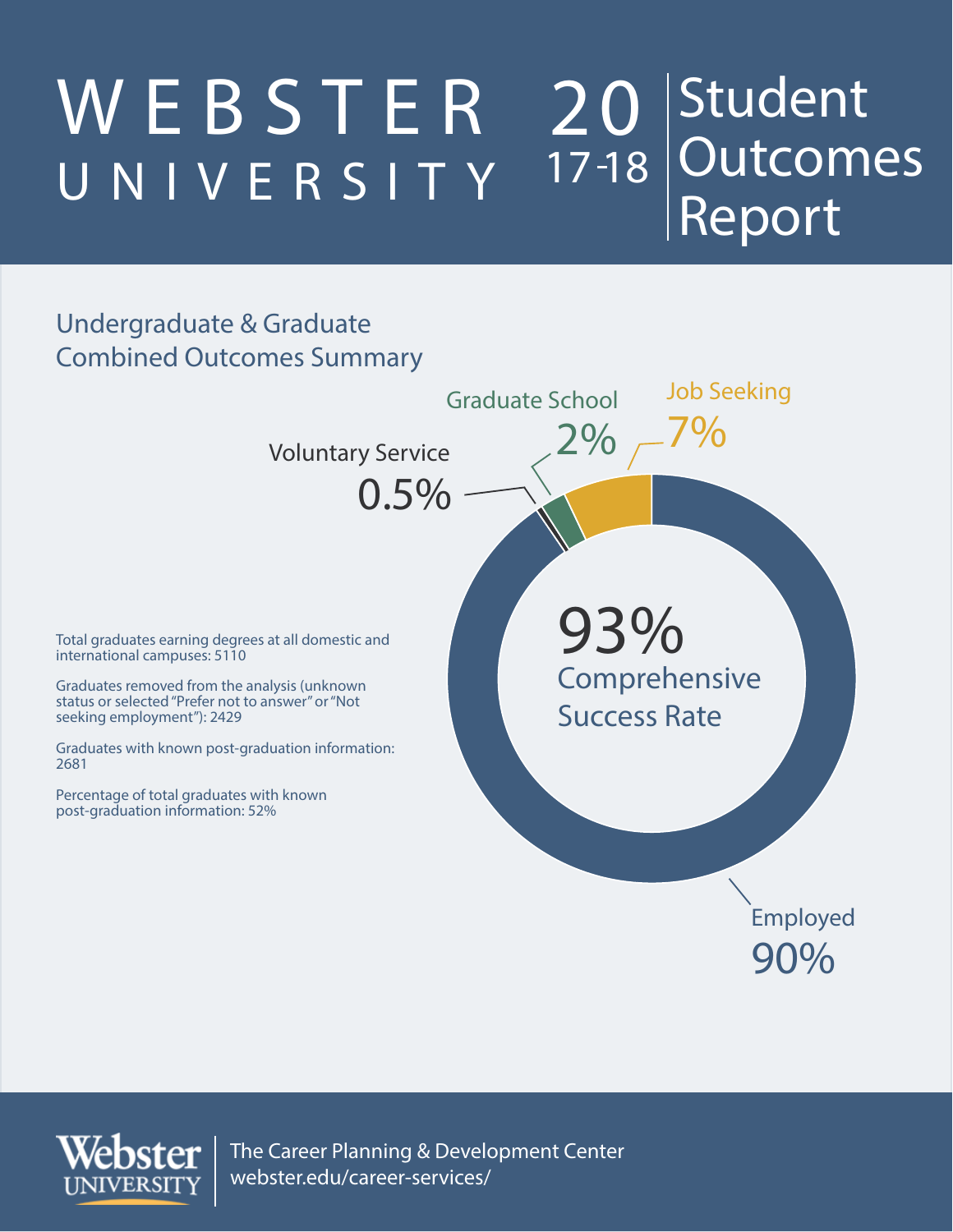#### W E B S T E R UNIVERSITY Student Outcomes Report 20 17 18

#### Undergraduate Outcomes Summary



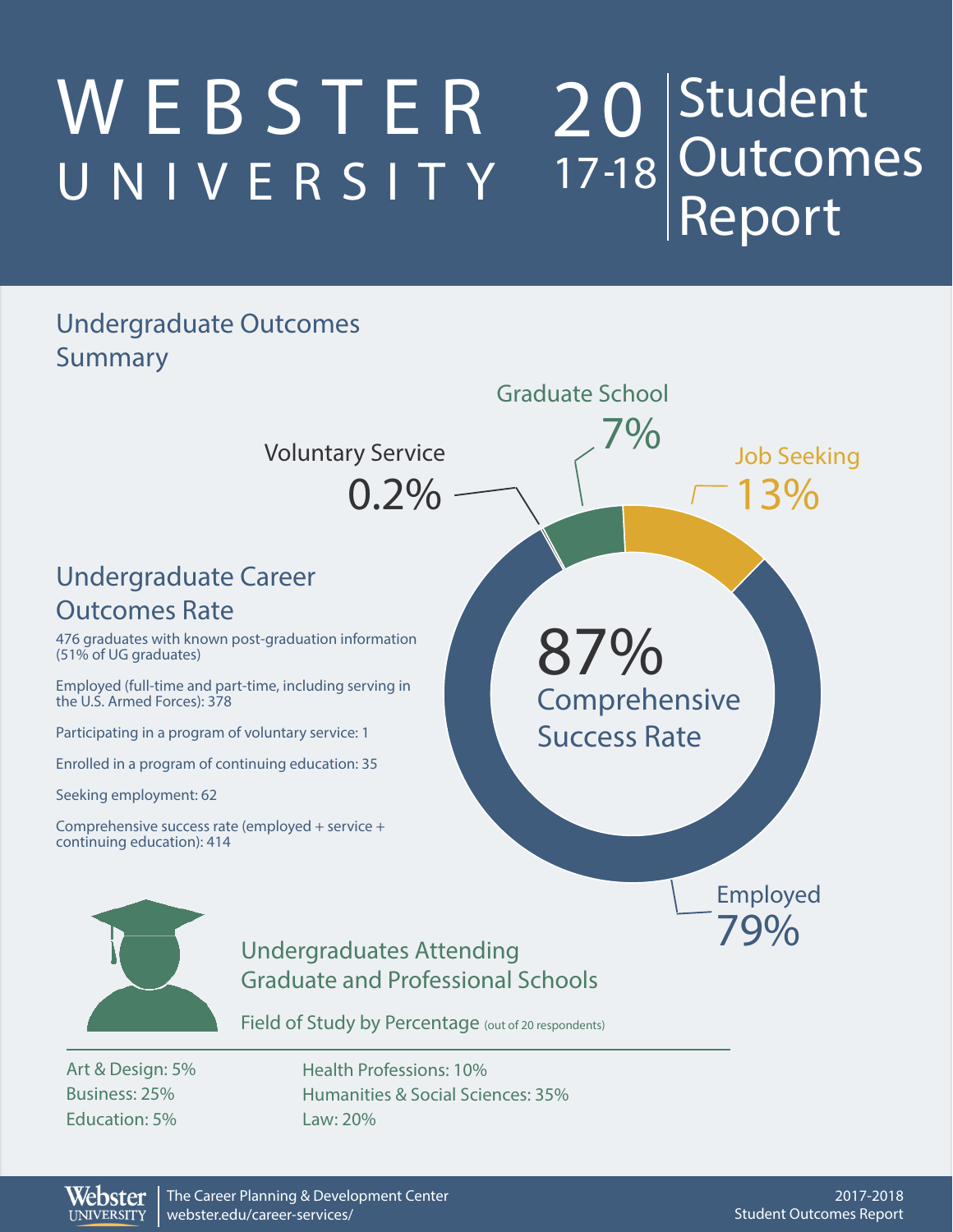## COLLEGE OF ARTS & SCIENCES





#### Top Industries



Health Care (Practitioners, Hospitals & Residential Care, Medical Laboratories & Research)



Law, Public Service, Corrections, & Security



Human Services (Counseling & Mental Health Services, Family & Community Services, Personal Care)



Science, Technology, & Engineering (Life & Natural Sciences, Research & Development)



The Career Planning & Development Center webster.edu/career-services/

Webster **UNIVERSITY**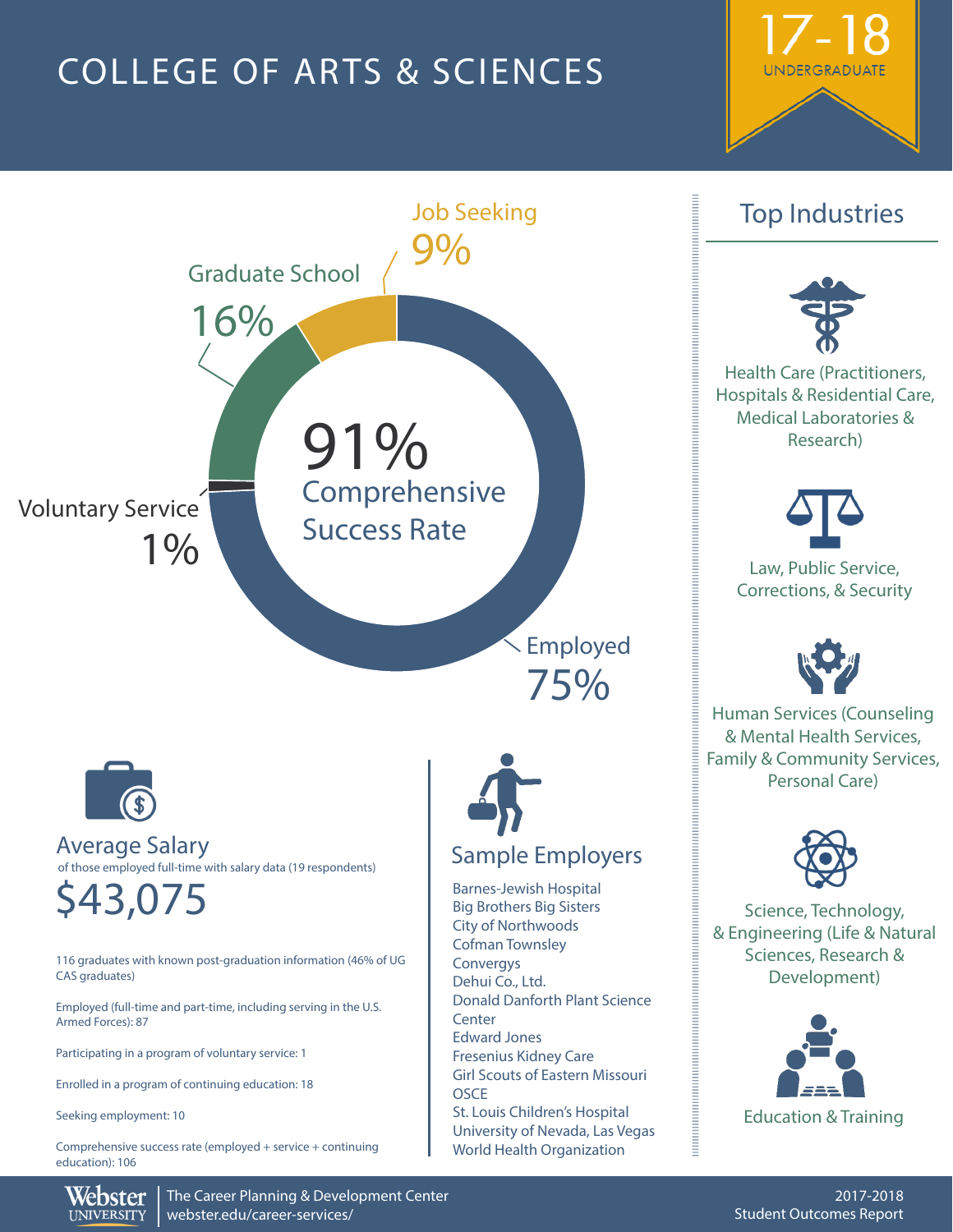### GEORGE HERBERT WALKER SCHOOL OF BUSINESS & **TECHNOLOGY**





Webster **UNIVERSITY** 

The Career Planning & Development Center webster.edu/career-services/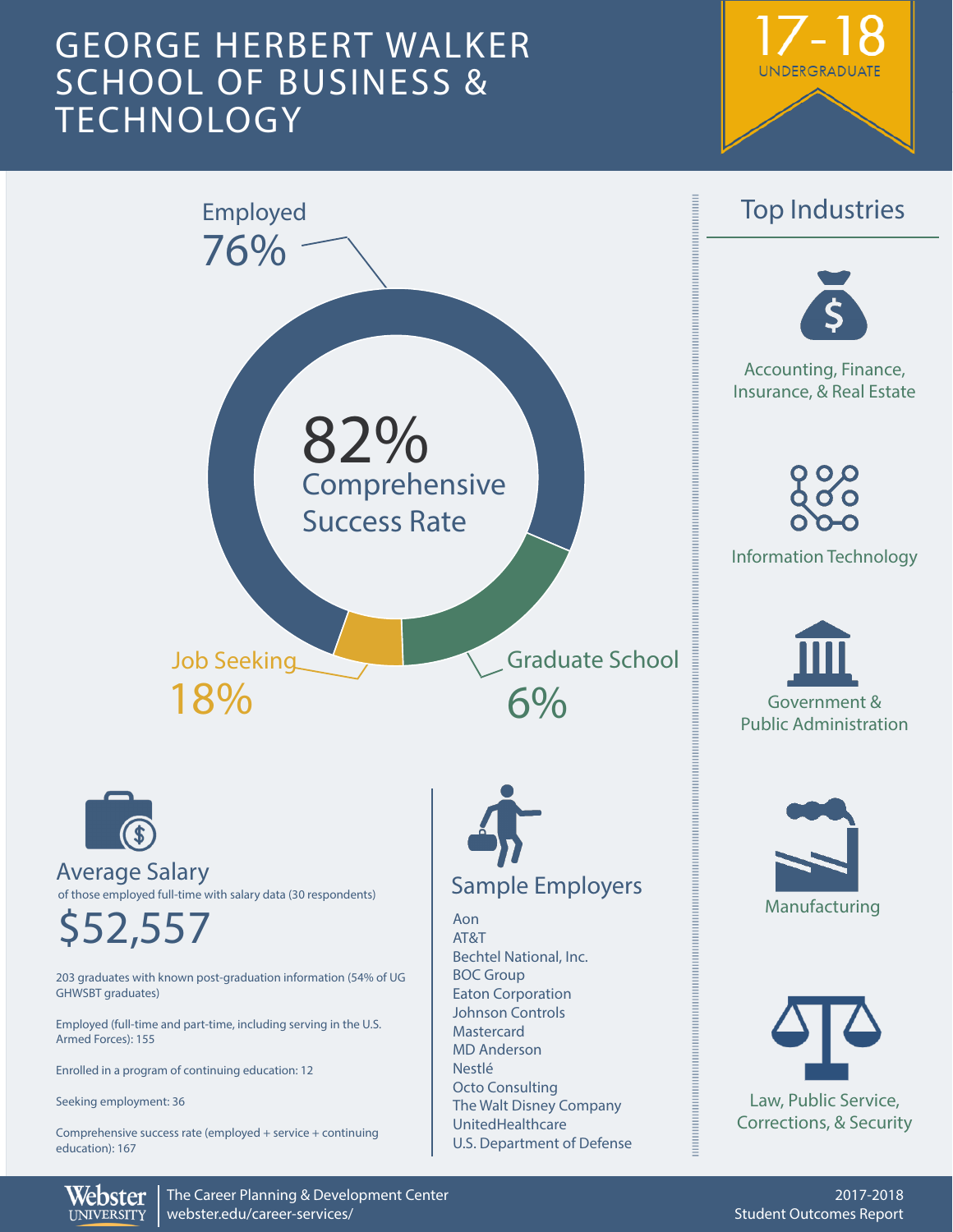### LEIGH GERDINE COLLEGE OF FINE ARTS



Top Industries





Average Salary of those employed full-time with salary data (6 respondents)

\$30,517

31 graduates with known post-graduation information (34% of UG LGCFA graduates)

Employed (full-time and part-time, including serving in the U.S. Armed Forces): 27

Enrolled in a program of continuing education: 2

Seeking employment: 2

Comprehensive success rate (employed + service + continuing education): 29

## SCHOOL OF EDUCATION



8 graduates with known post-graduation information (35% of UG SOE graduates) Employed (full-time and part-time, including serving in the U.S. Armed Forces): 6 Enrolled in a program of continuing education: 1 Comprehensive success rate (employed + service + continuing education): 7

UNDERGRADUATE

Sample Employers American Players Theatre Carrollton School District

Arts, Audio/Video Technology, Communications, & Entertainment

 $(c)$ 

Gelsey Kirkland Academy of

Mascoutah School District Milder Musical Arts

Dance St. Louis Elan Polo

 $\begin{bmatrix} \text{minimize} & \text{minimize} \\ \text{minimize} & \text{minimize} \\ \text{minimize} & \text{minimize} \\ \text{minimize} & \text{minimize} \\ \text{minimize} & \text{minimize} \\ \text{minimize} & \text{minimize} \\ \text{minimize} & \text{minimize} \\ \text{minimize} & \text{minimize} \\ \text{minimize} & \text{minimize} \\ \text{minimize} & \text{minimize} \\ \text{minimize} & \text{minimize} \\ \text{minimize} & \text{minimize} \\ \text{minimize} & \text{minimize} \\ \text{minimize} & \text{minimize} \\ \text{minimize} & \text{minimize} \\ \text{min$ 

Classical Ballet

### Of Those Employed Full-Time

Average Salary: No Data Sample Employers: No Data Top Industries: No Data



 $\begin{array}{c} \hline \text{H} & \text{H} & \text{H} & \text{H} & \text{H} \\ \hline \text{H} & \text{H} & \text{H} & \text{H} & \text{H} & \text{H} \\ \end{array}$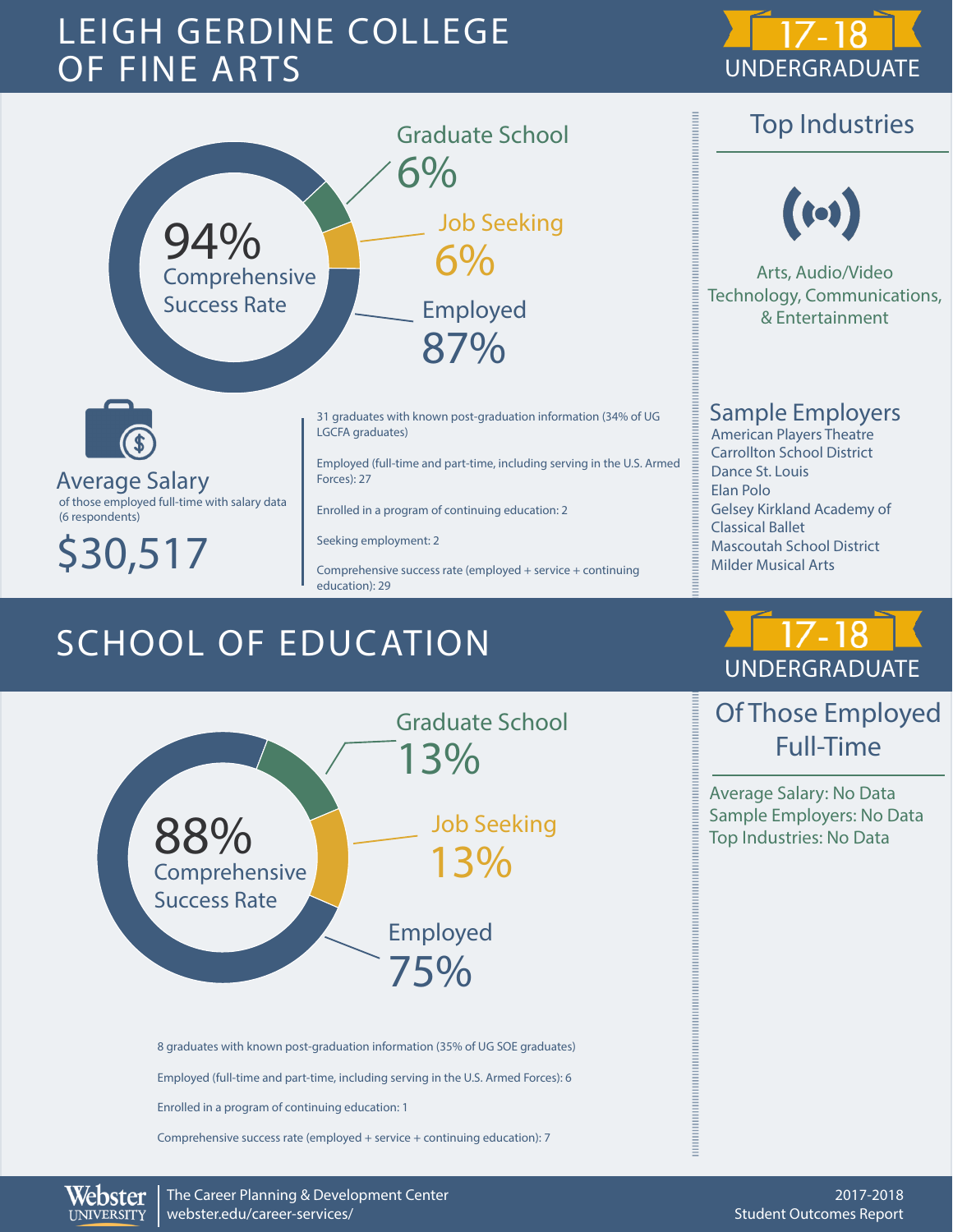## SCHOOL OF COMMUNICATIONS





Webster **UNIVERSITY** 

The Career Planning & Development Center webster.edu/career-services/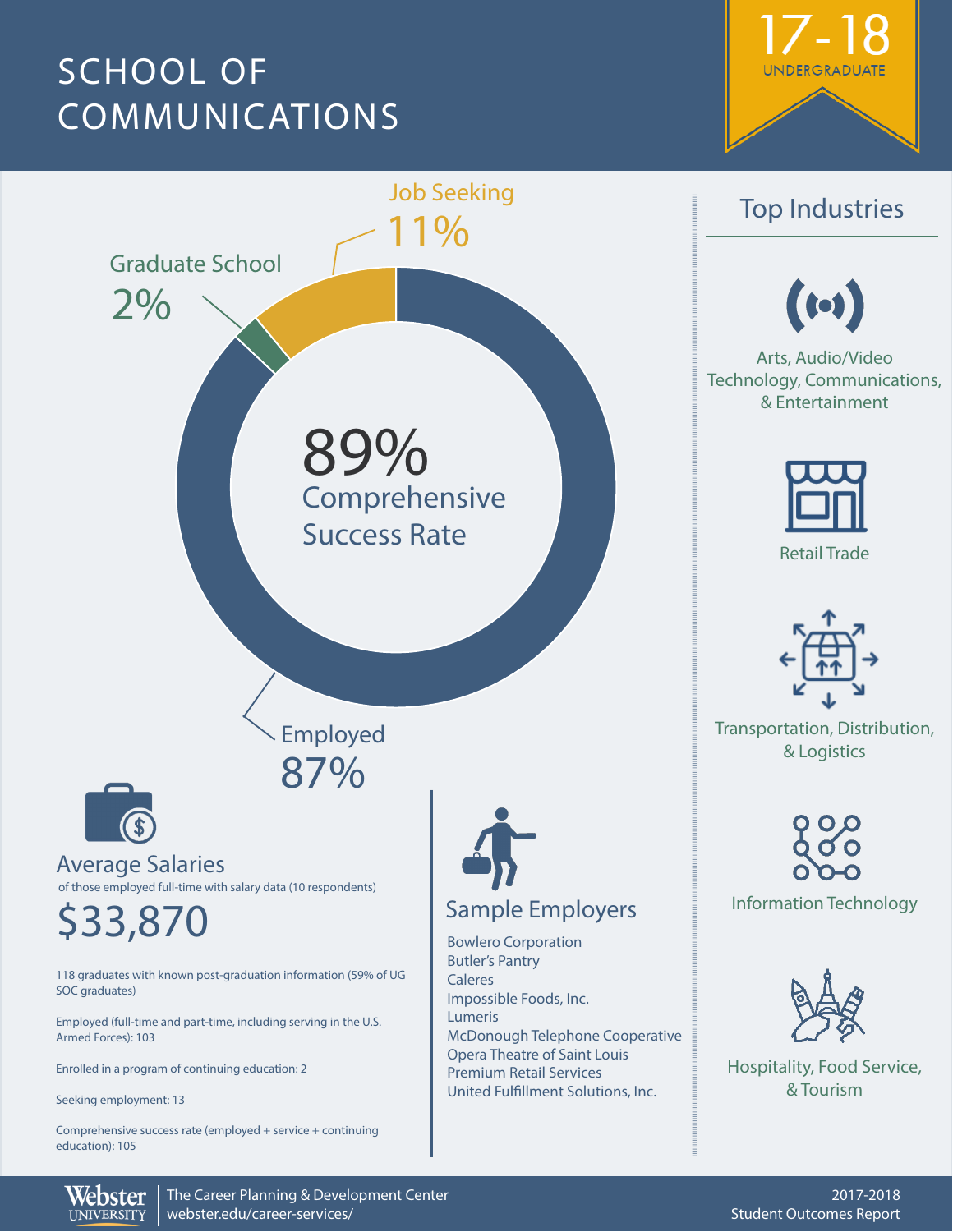#### W E B S T E R UNIVERSITY Student Outcomes Report 20 17 18

#### Graduate Outcomes Summary



Webster **UNIVERSITY**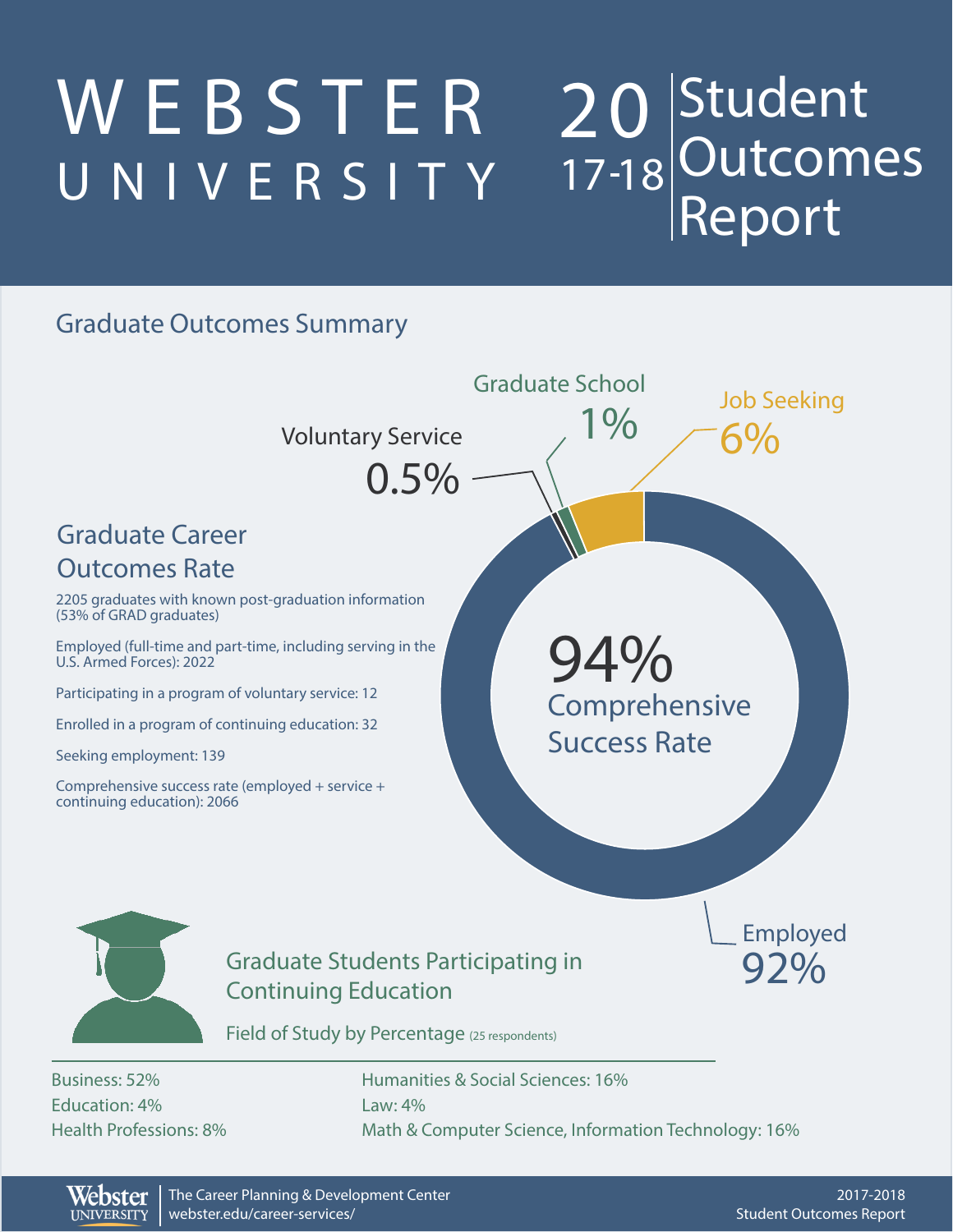## COLLEGE OF ARTS & SCIENCES





#### Top Industries





Health Care (Practitioners, Hospitals & Residential Care, Medical Laboratories & Research)



Education & Training





Serving in the Armed Forces of the U.S. or Other Country

The Career Planning & Development Center webster.edu/career-services/

Webster **UNIVERSITY**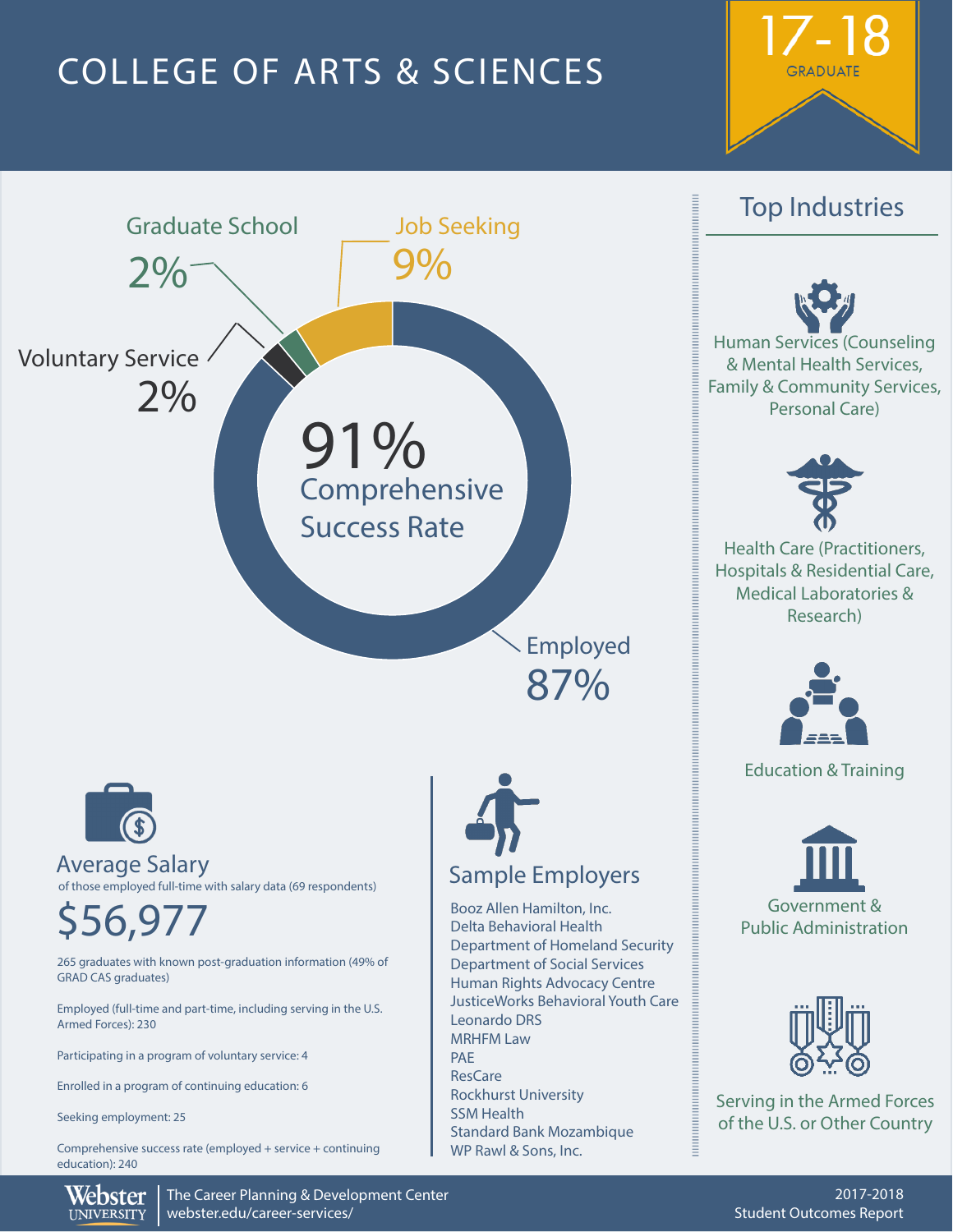### GEORGE HERBERT WALKER SCHOOL OF BUSINESS & **TECHNOLOGY**





Webster **UNIVERSITY** 

The Career Planning & Development Center webster.edu/career-services/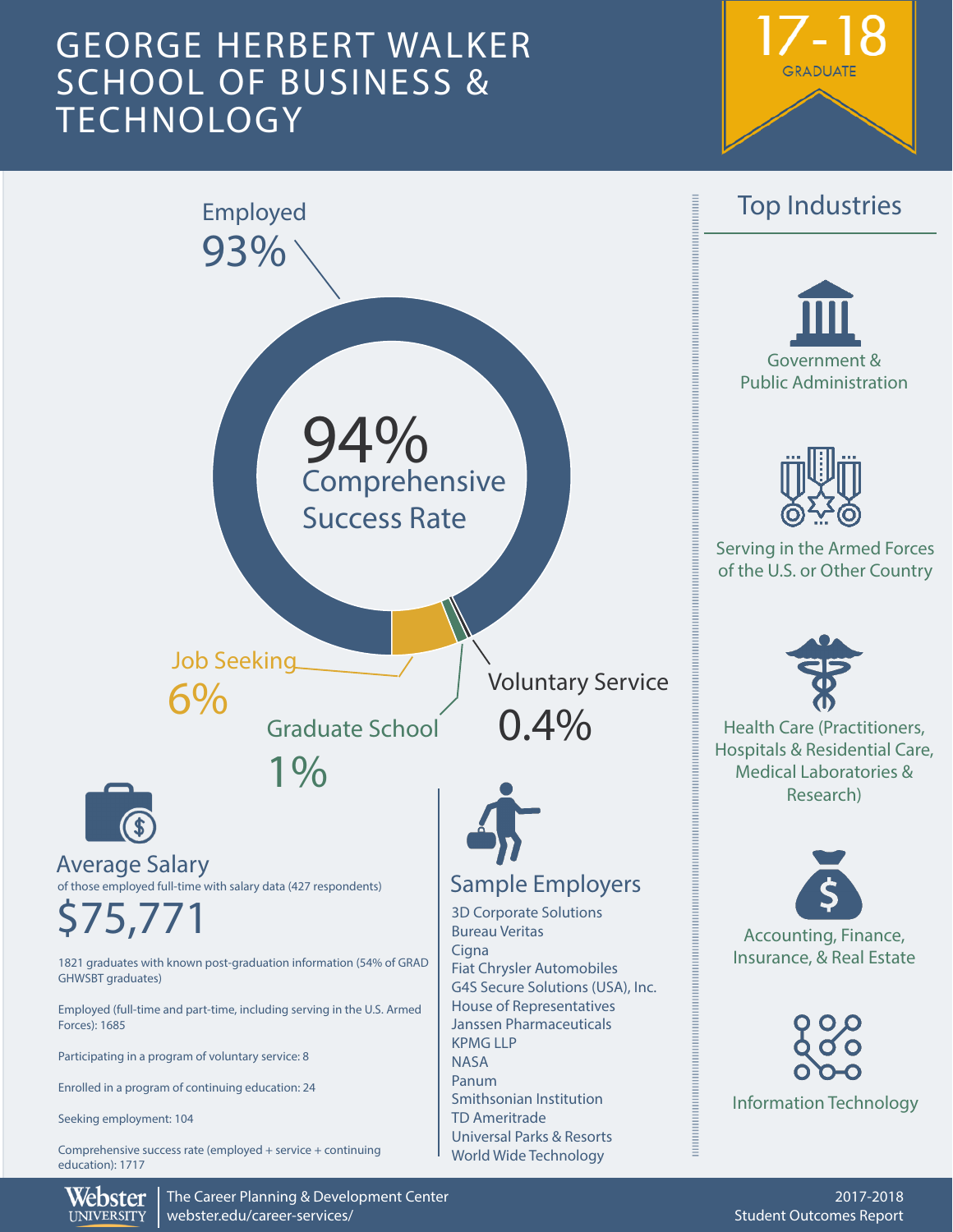## SCHOOL OF COMMUNICATIONS





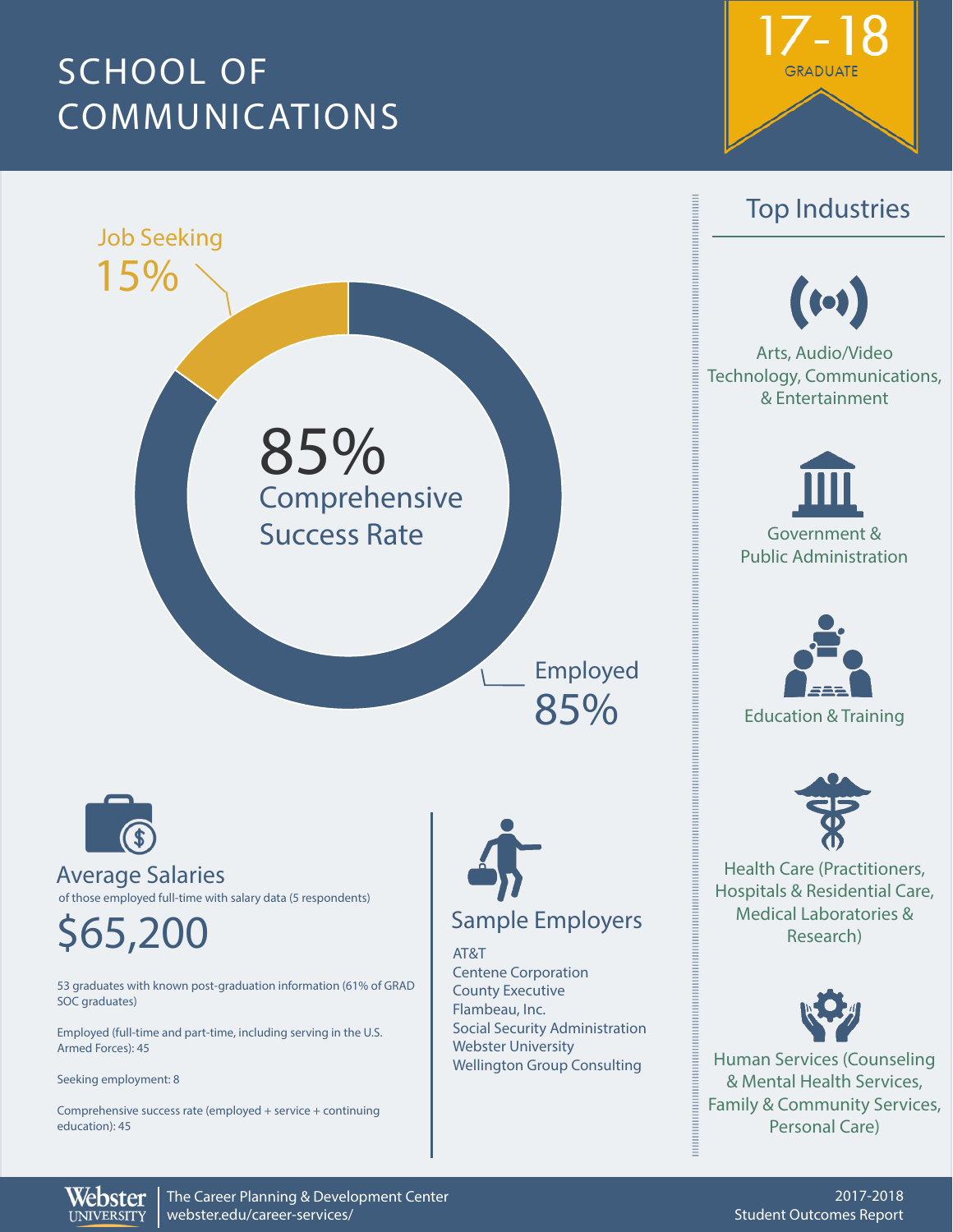## SCHOOL OF EDUCATION





# $\begin{array}{c} \begin{array}{c} \begin{array}{c} \end{array} \end{array}$



Education & Training



Arts, Audio/Video Technology, Communications, & Entertainment

Information Technology



Law, Public Service, Corrections, & Security



Serving in the Armed Forces of the U.S. or Other Country

**THEFT** 

Webster The Career Planning & Development Center webster.edu/career-services/ **UNIVERSITY**